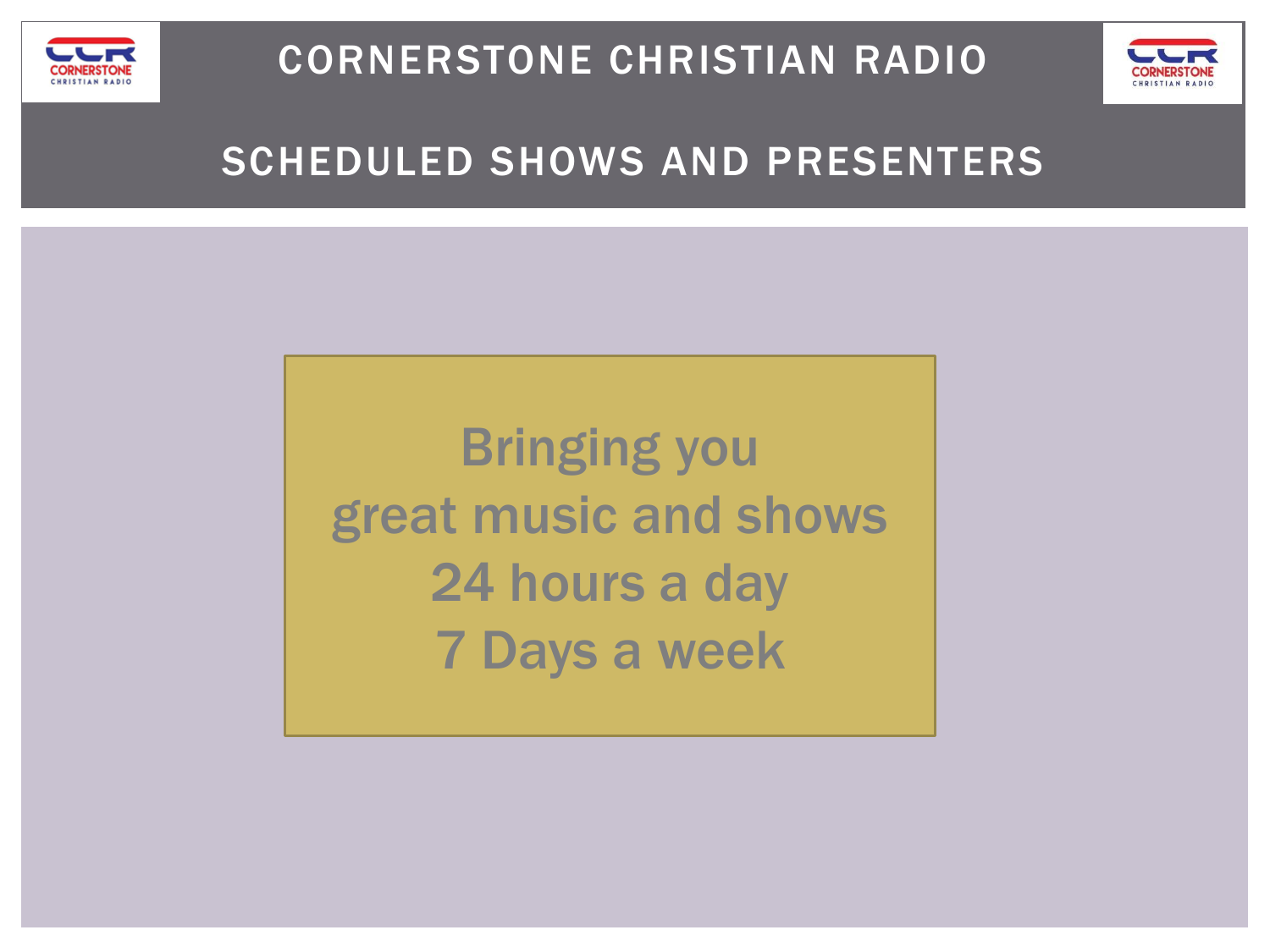# Monday **Scheduled Shows** Presenters

| 11.00 pm -1.00 am     | <b>Urban Gospel</b>             | <b>DJ Proclaimer</b>            |
|-----------------------|---------------------------------|---------------------------------|
| 1.00 am $-$ 3.00 am   | <b>The Revival show</b>         | Leo                             |
| 3.00 am $-$ 4.00 am   | <b>Christian Women Chat</b>     | Pricilla. Shira                 |
| 4.00 am - 5.00 am     | <b>CCR News</b>                 | <b>Collection of world news</b> |
| $6.00$ am $- 7.00$ am | <b>The Enduring Bible</b>       | <b>Ps David Guzik</b>           |
| $7.00$ am $- 7.30$ am | <b>Daily Hope</b>               | <b>Rick Warren</b>              |
| $7.30$ am $-9.00$ am  | <b>The Grow Show</b>            | <b>Ps Robert Channings</b>      |
| 9.00 am - 10.00 am    | <b>Sure Reality</b>             | <b>Dudley Anderson</b>          |
| 10.00 am - 11.00 am   | This is the Day                 | <b>Dawn Llisone</b>             |
| 11.00 am $-$ 12.00 pm | <b>Christian Coffee talk</b>    | <b>Brandee Neilson</b>          |
| 12.00 pm $-$ 1.00 pm  | <b>Table talk</b>               | <b>Joni Lamb</b>                |
| 1.00 pm $-$ 2.00 pm   | <b>CCR News</b>                 | <b>World news</b>               |
| $2.00$ pm $-$ 4.00 pm | <b>CMM Rewind show</b>          |                                 |
| $4.00$ pm $-5.00$ pm  | <b>Living Waters &amp; Word</b> | <b>Bible Teachings</b>          |
| 5.00 pm - 7.00 pm     | <b>Worship</b>                  | <b>Andy Chrisman.</b>           |
| $7.00$ pm $-$ 9.00pm  | <b>Beyond compare</b>           | <b>Vida Caplin</b>              |
| 9.00 pm -10.00 pm     | <b>Standout</b>                 | Dave piper                      |
| 10.00 pm - 12.00 am   | <b>He will Rock you</b>         | <b>Aaron Graham</b>             |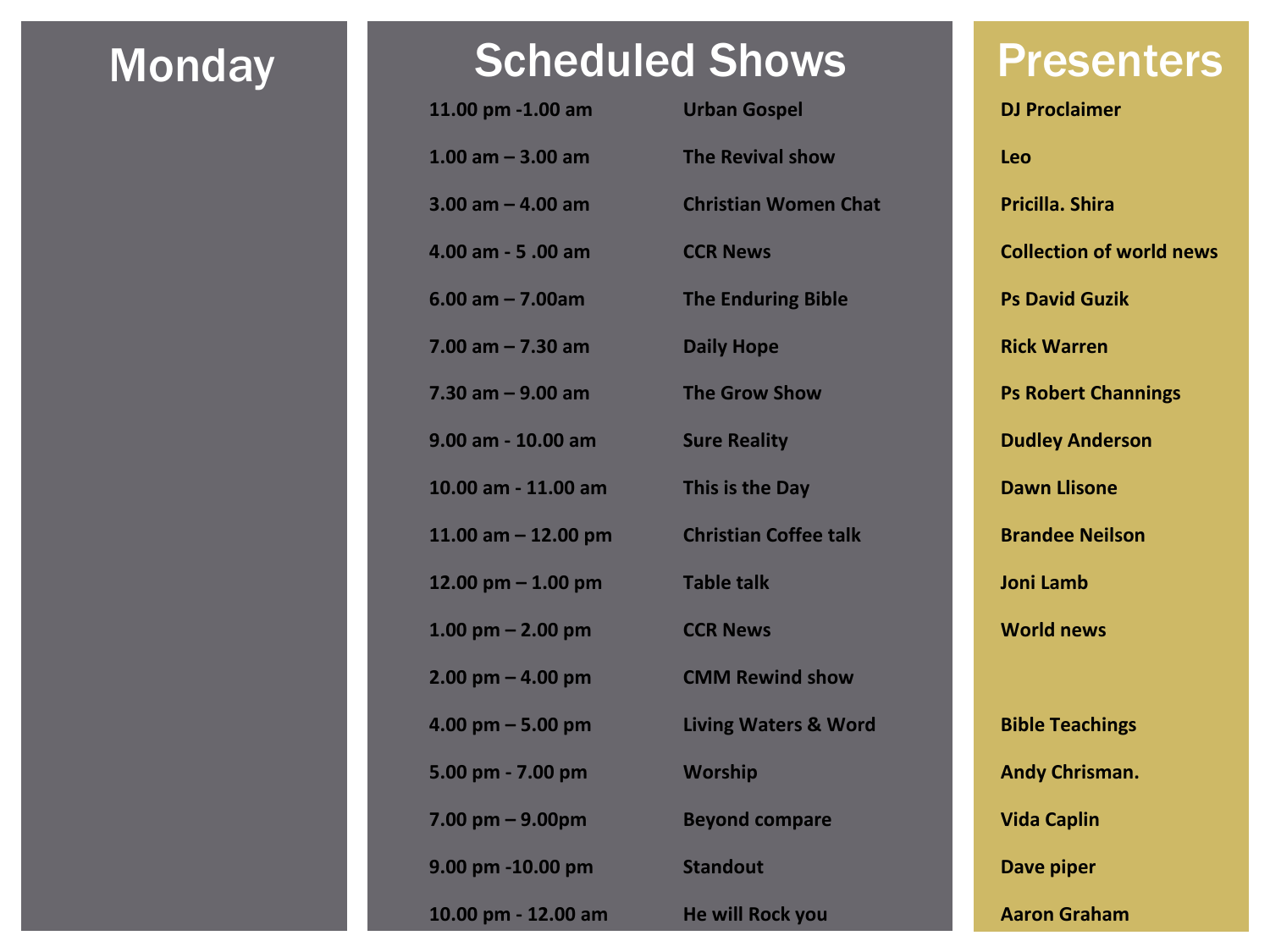# Tuesday **Scheduled Shows** Presenters

| 12.00 pm -2.00 am     | <b>20 Count Down magazine</b>   | <b>John Rivers</b>  |
|-----------------------|---------------------------------|---------------------|
| $2.00$ am $-$ 4.00 am | <b>Worship</b>                  | <b>Andy Christ</b>  |
| $4.00$ am $-6.00$ am  | <b>The Racman Show</b>          | <b>Jesse W Ma</b>   |
| 6.00 am - 7.30 am     | <b>The Enduring Bible</b>       | <b>Ps David Gu</b>  |
| $7.30$ am $- 9.00$ am | <b>The Grow Show</b>            | <b>Ps: Robert C</b> |
| 9.00 am - 10.00 am    | <b>Sure Reality</b>             | <b>Dudley And</b>   |
| 10.00 am - 12.00 pm   | <b>20 Count Down Magazine</b>   | <b>John Rivers</b>  |
| 12.00 pm $-$ 2.00 pm  | <b>Daily Bread</b>              | <b>Collin Wolri</b> |
| $2.00$ pm $-$ 4.00 pm | <b>Revival Show</b>             | Leo                 |
| 4.00 pm $-6.00$ pm    | <b>Lighthouse Gospel show</b>   | <b>Brian Mace</b>   |
| 6.00 pm $- 7.00$ pm   | Supernatural                    | <b>Sid Roff</b>     |
| $7.00$ pm $-8.00$ pm  | <b>Living Waters &amp; Word</b> | <b>Bible Teachi</b> |
| 9.00 pm - 11.00 pm    | <b>Worship Show</b>             | <b>Jesse W Ma</b>   |
| 11.00 pm $-$ 12.00am  | <b>Classical Hymns</b>          | <b>CCR Collecti</b> |
|                       |                                 |                     |

**2.00 am – 4.00 am Worship Andy Chrisman 4.000 Billions 6.00 Ps David Guzik Ps: Robert Channings Dudley Anderson 10.00 am - 12.00 pm 20 Count Down Magazine John Rivers 12.00 pm – 2.00 pm Daily Bread Collin Wolrich 4.00 pm – 6.00 pm Lighthouse Gospel show Brian Mace** *Bible Teachings* **9.000 PM Desse W Martin 12.00 PM CCR Collection**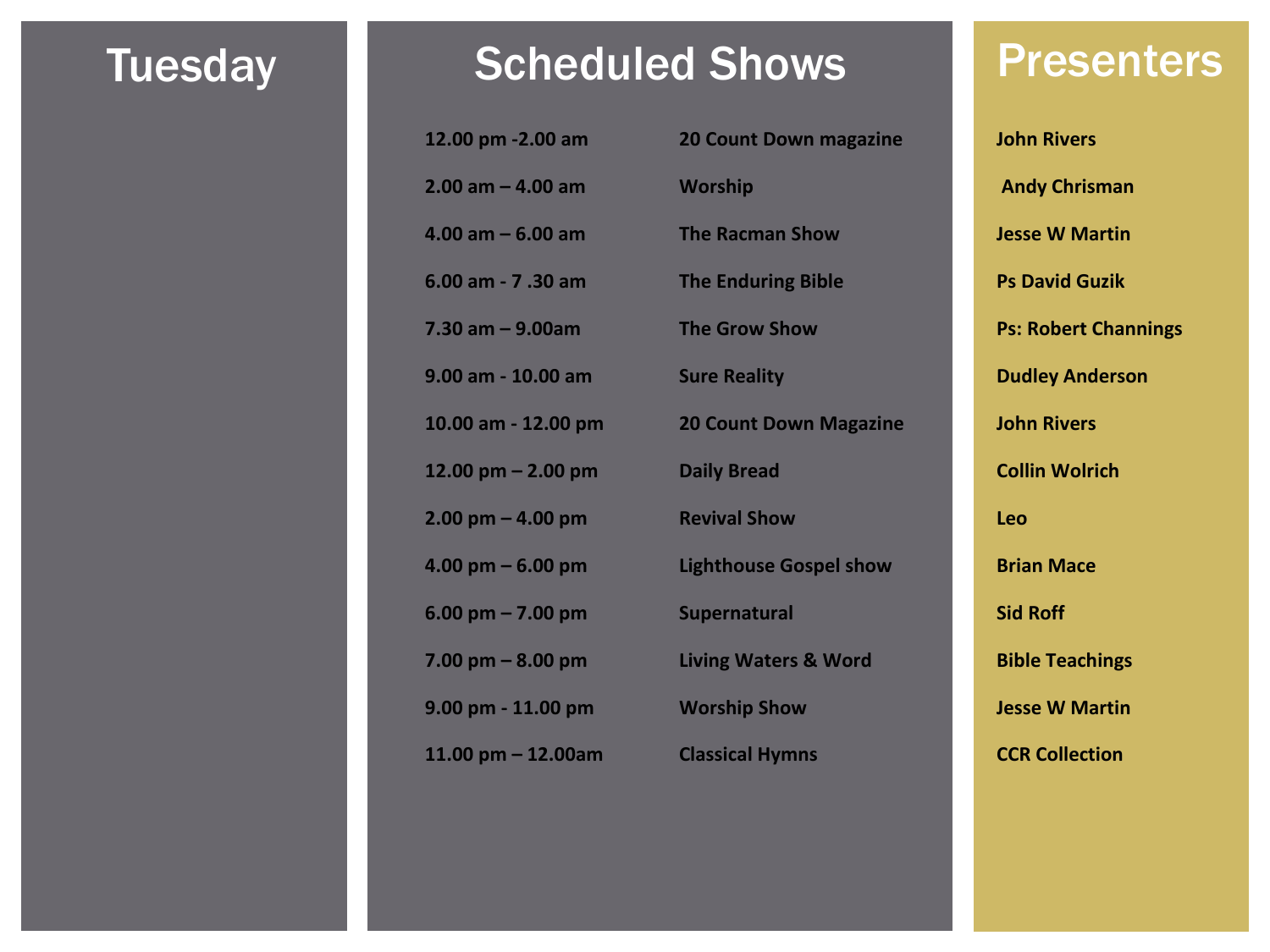# Wednesday Scheduled Shows Presenters

| 12.00 am -2.00 am      | <b>Freedom Show</b>              | <b>Jess</b> |
|------------------------|----------------------------------|-------------|
| $2.00$ am $-$ 4.00 am  | <b>Beyond Compare</b>            | <b>Vid</b>  |
| $4.00$ am $-6.00$ am   | <b>Christian Hits Show</b>       | <b>Ben</b>  |
| 4.00 am - 5 .00 am     | <b>CCR News</b>                  | <b>Wo</b>   |
| $6.00$ am $- 7.00$ am  | <b>Brother Bill Blues</b>        | <b>Bro</b>  |
| $7.00$ am $- 7.30$ am  | <b>Daily Hope</b>                | <b>Ricl</b> |
| 7.30 am – 9.00 am      | <b>The Grow Show</b>             | Ps F        |
| 9.00 am - 10.00 am     | <b>Sure Reality</b>              | <b>Duc</b>  |
| 10.00 am - 11.00 am    | <b>Word For Today</b>            | Var         |
| 11.00 am $-$ 12.00 pm  | <b>Voice of Bethlehem</b>        | Pau         |
| $12.00$ pm $- 2.00$ pm | <b>Daily Bread</b>               | Coll        |
| 2.00 pm - 4.00 pm      | <b>Revival</b>                   | Leo         |
| 4.00 pm – 6.00 pm      | Jesus be the centre              | Keit        |
| $6.00$ pm $-9.00$ pm   | <b>Christian Chillout Lounge</b> | Ma          |
| 9.00 pm - 11.00 pm     | <b>Rapzilla</b>                  | Chr         |

**2.00 am – 4.00 am Beyond Compare Vida Caplin 4.00 am – 6.00 am Christian Hits Show Ben Warne 4.00 am - 5 .00 am CCR News World news 6.00 am – 7.00am Brother Bill Blues Brother Bill 7.00 am – 7.30 am Daily Hope Rick Warren 7.30 am – 9.00 am The Grow Show Ps Robert Channings 9.000 Blue Books American Control Control Control Control Control Control Control Control Control Control Control Control Control Control Control Control Control Control Control Control Control Control Control Control Con 10.00 am - 11.00 am Word For Today Various Evangelist's 11.00 am – 12.00 pm Voice of Bethlehem Paul Calvett 12.00 pm – 2.00 pm Daily Bread Collin Wolrich 4.00 pm – 6.00 pm Jesus be the centre Keith Ackerman 6.000 Pm <b>EDIT Christian Chillout Lounge Matthew Branson 9.00 pm - 11.00 pm Rapzilla Chris Chicago**

**12.00 am -2.00 am -2.000 am -2.000 am -2.000 am -2.000 am -2.000 am -2.000 am -2.000 am -2.000 am -2.000 am -2.000 am -2.000 am -2.000 am -2.000 am -2.000 am -2.000 am -2.000 am -2.000 am -2.000 am -2.000 am -2.000 am -2.**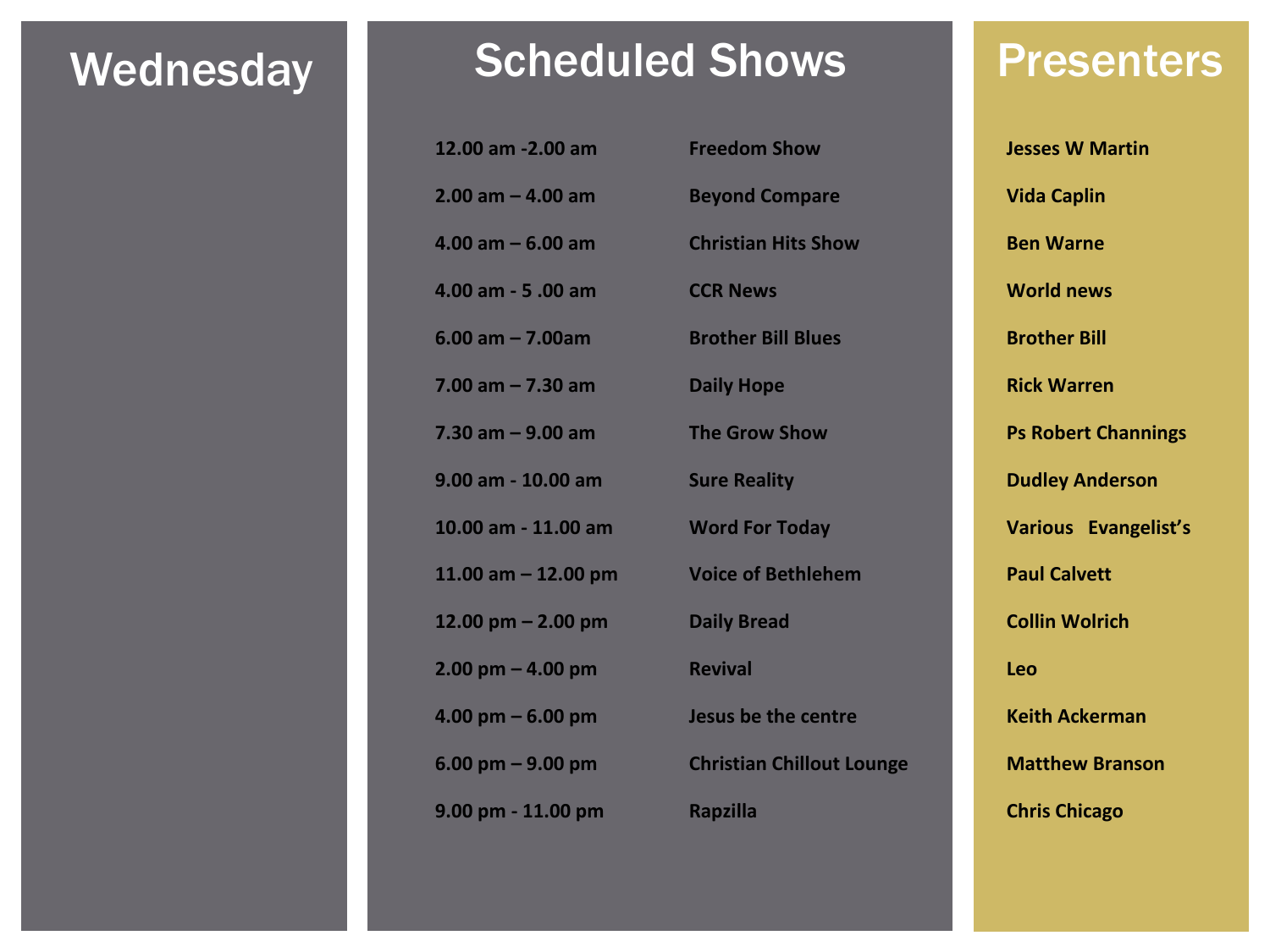### Thursday **Scheduled Shows** Presenters

| 1.00 am - 2.00 am     | <b>CCR News</b>                 | <b>World news</b>           |
|-----------------------|---------------------------------|-----------------------------|
| 1.00 am $-$ 3.00 am   | <b>Worship</b>                  | <b>Andy Chrisman</b>        |
| $3.00$ am $- 4.00$ am | <b>Christian Women Chat</b>     | <b>Pricilla, Shira</b>      |
| 4.00 am - 6 .00 am    | <b>Shout Out&amp; Dance</b>     | <b>Ben Warne</b>            |
| $6.00$ am $- 7.30$ am | <b>The Enduring Bible</b>       | <b>Ps David Guzik</b>       |
| $7.00$ am $-9.00$ am  | <b>The Grow Show</b>            | <b>Ps: Robert Channings</b> |
| 9.00 am - 10.00 am    | <b>Sure Reality</b>             | <b>Dudley Anderson</b>      |
| 10.00 am $-$ 11.00 am | <b>Christian Coffee talk</b>    | <b>Brandee Neilson</b>      |
| 12.00 pm $-$ 2.00 pm  | <b>Lighthouse Gospel Show</b>   | <b>Brian Mace</b>           |
| $2.00$ pm $-3.00$ pm  | Supernatural                    | <b>Sid Roff</b>             |
| 3.00 pm $-$ 4.00 pm   | <b>Living Waters &amp; Word</b> | <b>Bible Teachings</b>      |
| 4.00 pm - 5.00 pm     | <b>CCR News</b>                 | <b>World news</b>           |
| $5.00$ pm $- 7.00$ pm | <b>Daily Bread</b>              | <b>Collin Wolrich</b>       |
| 7.00 pm - 9.00 pm     | <b>Shout out &amp; Dance</b>    | <b>Ben Warne</b>            |
| 9.00 pm - 11.00 pm    | In the House                    | <b>Matthew Branson</b>      |
| 11.00pm -1.00am       | <b>Gospel Reggae /Take over</b> | <b>DJ Proclaima</b>         |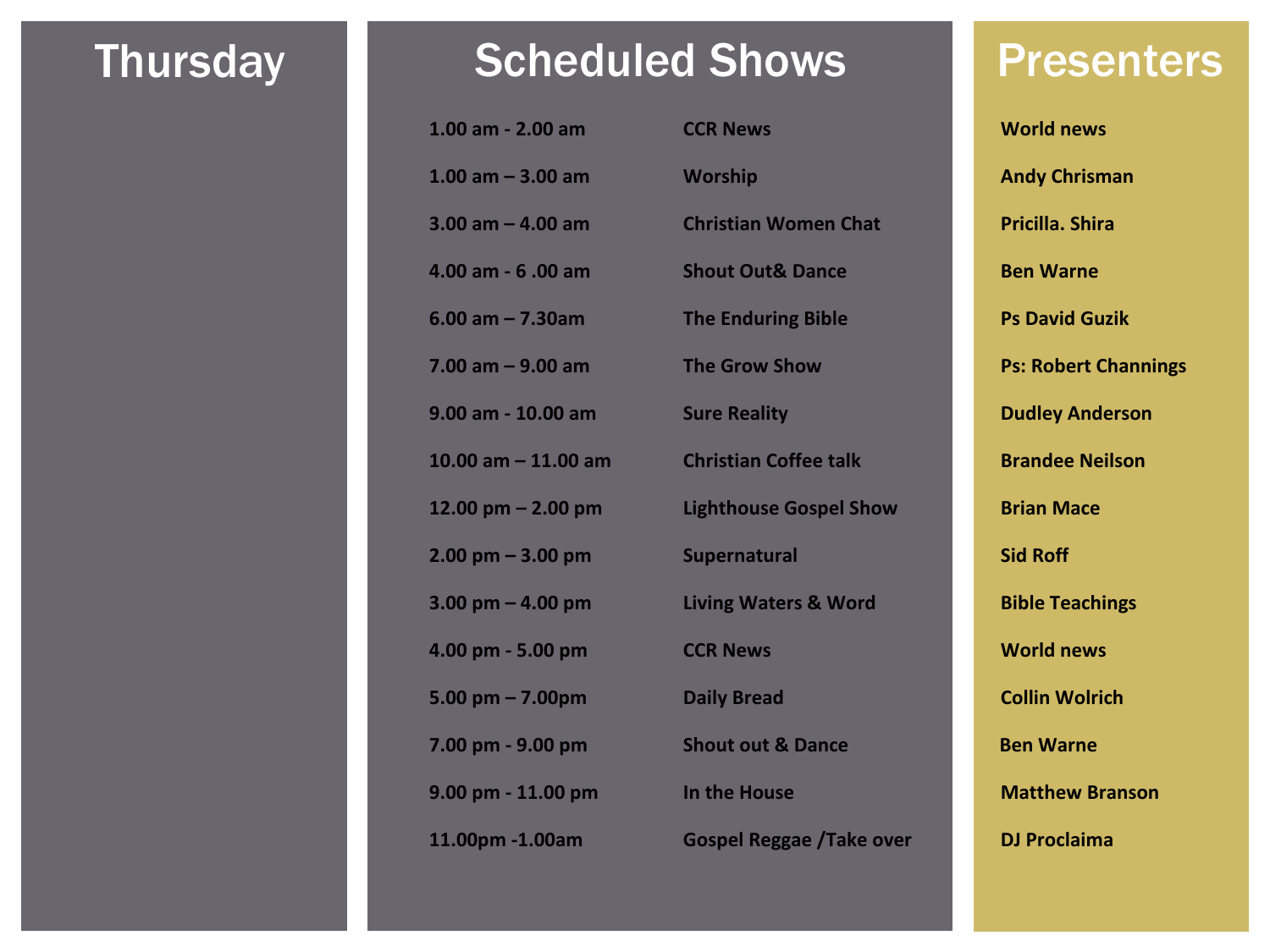# Friday **Scheduled Shows** Presenters

| $1.00$ am $- 2.00$ am               | <b>CPOP</b>                           | <b>DJ John</b>  |
|-------------------------------------|---------------------------------------|-----------------|
| $2.00$ am $-3.00$ am                | <b>Gospel Blues</b>                   | <b>Brother</b>  |
| 3.00 am - 4 .00 am                  | <b>CCR News</b>                       | <b>Collecti</b> |
| 4.00 am - 6.00am                    | <b>Christian Hits Show</b>            | <b>Ben Wa</b>   |
| $6.00$ am $- 7.00$ am               | The Word for Today                    | <b>Various</b>  |
| $7.00$ am $- 7.30$ am               | <b>Daily Hope</b>                     | <b>Rick Wa</b>  |
| 7.30 am - 9.00 am                   | <b>The Grow Show</b>                  | <b>Ps Robe</b>  |
| $9.00$ am – 10.00am                 | <b>Sure Reality</b>                   | <b>Dudley</b>   |
| 10.00 am - 11.00 pm                 | This is the Day                       | Dawn L          |
| 11.00 am $-$ 1.00 pm                | <b>Beyond Compare</b>                 | <b>Vida Ca</b>  |
| $1.00 \text{ pm} - 4.00 \text{ pm}$ | <b>Drive time, Relax &amp; Praise</b> | Aaron.          |
| 4.00 pm – 6.00 pm                   | <b>Jesus at the Centre</b>            | Keith A         |
| $6.00 \text{ pm} - 8.00 \text{ pm}$ | <b>20 Count Down Magazine</b>         | <b>John Riv</b> |
| 8.00 pm - 10.00 pm                  | <b>Rapzilla</b>                       | <b>John Ch</b>  |
| 10.00 pm – 12.00am                  | <b>He Will rock You!</b>              | Aaron.          |

**2.00 am – 3.00 am Gospel Blues Brother Bill 3.00 am - 4 .00 am CCR News Collection of world news 4.00 am – 6.00am Christian Hits Show Ben Warne 7.00 am – 7.30 am Daily Hope Rick Warren Ps Robert Channings Dudley Anderson 10.00 am – 11.00 pm This is the Day Dawn Llison 11.00 am – 1.00 pm Beyond Compare Vida Caplin 1.00 pm – 4.00 pm Drive time, Relax & Praise Aaron. V.Graham Keith Ackerman 6.00 pm – 8.00 pm 20 Count Down Magazine John Rivers 8.000 pm** Chicago **10.00 pm – 12.00am He Will rock You! Aaron .V.Graham**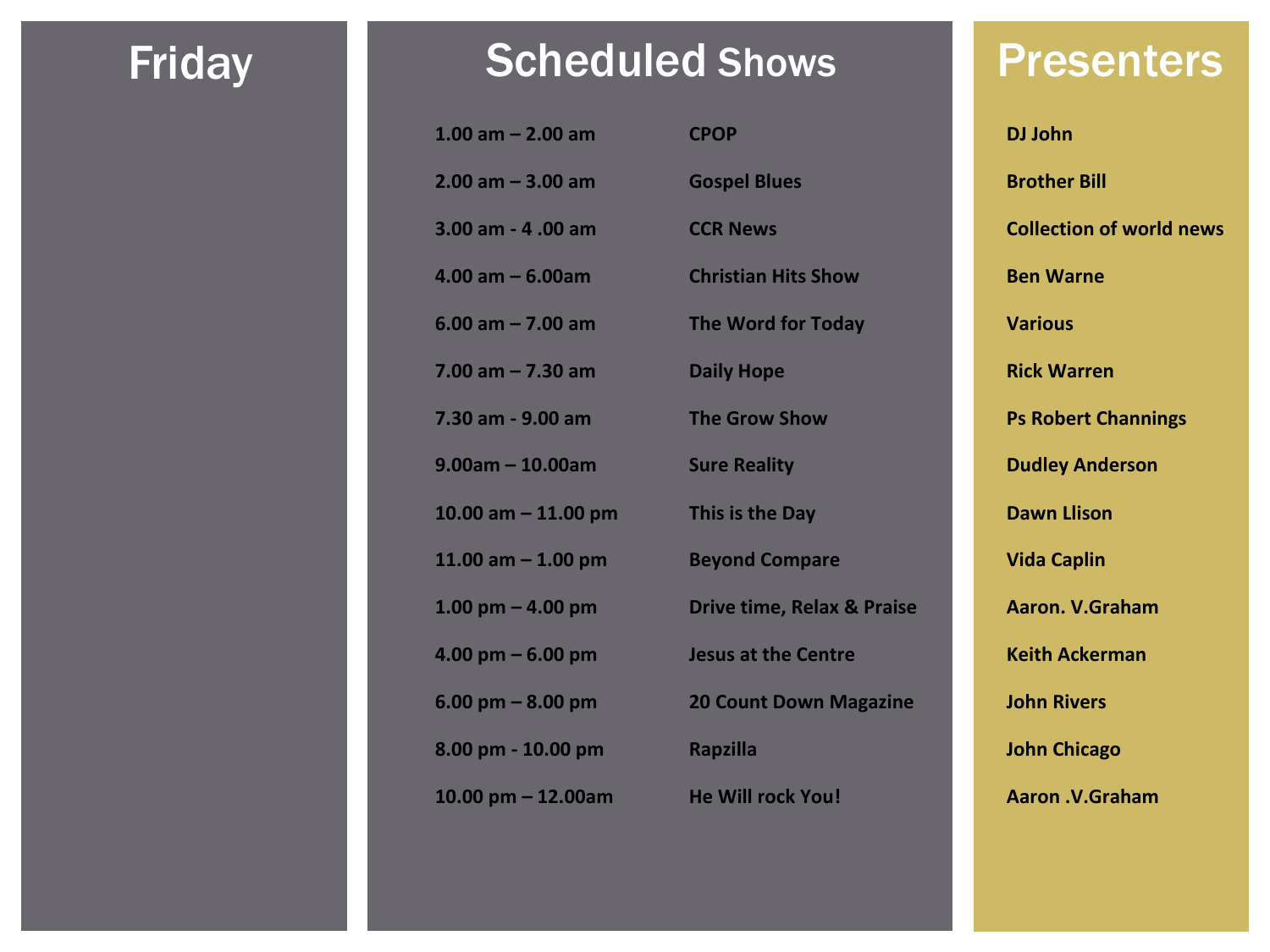### Saturday Scheduled Shows Presenters

| 12.00 am -2.00 am                   | <b>Urban Gospel</b>             | <b>DJ Procla</b>  |
|-------------------------------------|---------------------------------|-------------------|
| $2.00$ am $-$ 4.00 am               | <b>Gospel, R&amp;B Reloaded</b> | <b>CCR</b>        |
| $4.00$ am $-6.00$ am                | <b>Christian Women Chat</b>     | Pricilla.         |
| 6.00 am - 7 .30 am                  | <b>CCR Pop &amp; Worship</b>    | <b>CCR</b>        |
| 7.30 am - 9.00am                    | <b>The Grow Show</b>            | <b>Ps Robe</b>    |
| $9.00$ am $-10.00$ am               | <b>Sure Reality</b>             | Dudley /          |
| $10.00$ am - 12.00 pm               | The C. Hits Show                | <b>Ben War</b>    |
| 12.00 am - 1.00 pm                  | <b>Family Matters</b>           | <b>Pricilla S</b> |
| 12.00 pm - 1.00 pm                  | <b>CCR News</b>                 | World n           |
| $1.00$ pm $- 2.00$ pm               | <b>Voice of Bethlehem</b>       | <b>Paul Cal</b>   |
| $2.00$ pm $- 2.30$ pm               | <b>Table talk</b>               | <b>Joni Lam</b>   |
| $2.30$ pm $-3.30$ pm                | This is the Day                 | <b>Dawn Ll</b>    |
| $3.30$ pm $-$ 4.00 pm               | <b>Inspiration</b>              | <b>Various</b>    |
| $4.00 \text{ pm} - 6.00 \text{ pm}$ | <b>Daily Bread</b>              | <b>Collin W</b>   |
| 6.00 pm - 8.00 pm                   | <b>20 Countdown Magazine</b>    | <b>John Riv</b>   |
| $8.00$ pm $-10.00$ pm               | <b>Rackman</b>                  | <b>Jesse W</b>    |
| 10.00 pm -12.00 am                  | <b>CCRewind</b>                 | <b>CCR</b>        |

**12.00 BJ** Proclaimer **4.00 am – 6.00 am Christian Women Chat Pricilla. Shira Ps Robert Channings 9.00 am – 10.00 am Sure Reality Dudley Anderson 10.000 Ben Warne 12.00 am - 1.00 pm Family Matters Pricilla Shira World news 1.00 pm – 2.00 pm Voice of Bethlehem Paul Calvett 2.00 pm – 2.30 pm Table talk Joni Lamb 2.30 pm – 3.30 pm This is the Day Dawn Llisone 4.00 pm – 6.00 pm Daily Bread Collin Wolrich 6.000 PM** PM Bishop Magazine **Jesse W Martin**